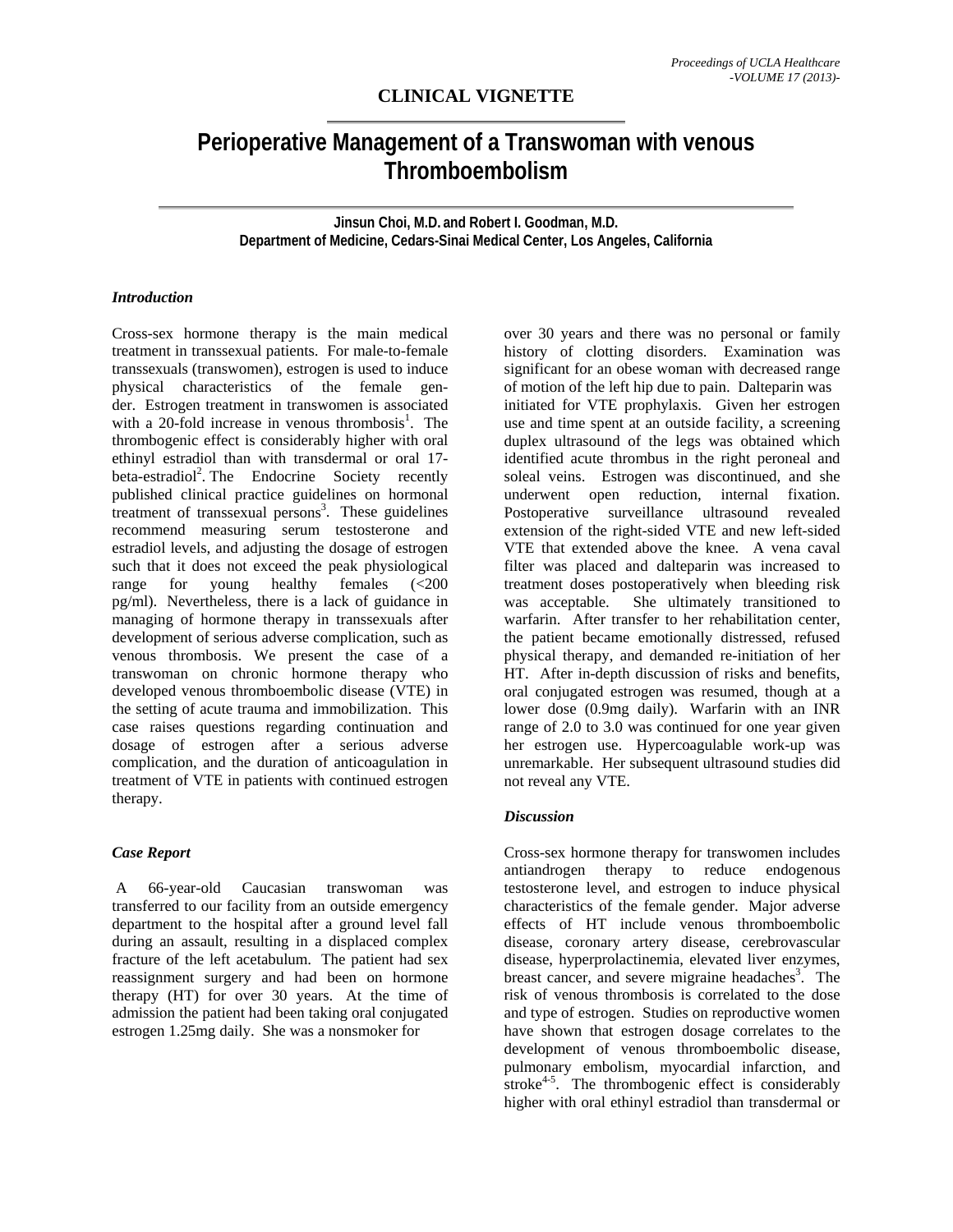oral 17-beta-estradiol. Oral ethinyl estradiol results in a significant increase of activated protein C resistance and decrease in plasma protein S level, compared to  $17$ -beta-estradiol<sup>2</sup>. Based on clinical impressions and the studies mentioned above, the Endocrine Society's clinical guidelines emphasize the benefit of using transdermal 17-beta-estradiol in transwomen patients. The recommendations include measuring the serum estradiol level every 3 months and adjusting the dose of estrogen such that it does not exceed the peak physiological range for young healthy females  $\left(\langle 200 \text{ pg/ml}\right)^3$ .

There are no widely accepted guidelines regarding management of hormone replacement therapy (HRT) in postmenopausal women or HT in transwomen during the perioperative period. Some practitioners recommend patients on HRT and HT gradually discontinue the therapy three to four weeks before an elective surgery, although there is lack of data to support its benefit<sup> $6,7$ </sup>. This practice may reduce the risk of venous thromboembolic events, while limiting the unpleasant side effects of abruptly discontinuing hormone therapy. When transwomen require an emergent surgical intervention, should the HT be discontinued abruptly? If so, when should it be restarted? The American Heart Association has recommended that if a woman is immobilized while taking estrogen, it should be discontinued, and prophylaxis against venous thromboembolism should be considered<sup>8</sup>. Other authors suggest continuing HRT in women during the perioperative period, especially if they have been on HRT for over a year, but strengthening the prophylaxis for venous thromboembolism<sup>9,10</sup>. In 2001, the New Zealand Guidelines Group recommended stopping HRT at least 30 days before an elective surgery and restarting it after 90 days. Subsequently, the Group's revised guidelines in 2004 only suggested that stopping HRT perioperatively should be considered, due to insufficient evidence that stopping HRT would reduce the risk for venous thrombosis<sup>11</sup>. Another recent manuscript highlights the lack of evidence in hormone administration before and after surgeries in transsexuals, especially in relation to gender reassignment surgery<sup>7</sup>. Transwomen may benefit from discontinuing HT when they are immobilized and initiating more aggressive thromboprophylaxis. However, this has not been proven and the timing of re-initiation of HT requires further investigation.

This patient was found to have a DVT several days after admission though she was on adequate thromboprophylaxis for hip fracture surgery per the 9th edition of the American College of Chest Physicians guidelines<sup>12</sup>. She was initiated on dalteparin 5000 units SC daily on the day of admission until the time of surgery. She had an IVC filter placed to prevent fatal emboli while recovering from surgery as her VTE had extended. The patient was anticoagulated with low molecular weight heparin while transitioning to warfarin for VTE treatment. The general guideline for duration of anticoagulation is three months in patients whose thrombosis is associated with a major transient risk factor<sup>13</sup>. Our patient's DVT was associated with immobilization and oral estrogen therapy. The hip fracture leading to immobilization was a transient risk factor, but the oral estrogen therapy was restarted two weeks after surgery. Given the prothrombotic effect of estrogen, the patient was continued on warfarin for one year, and the dose of oral conjugated estrogen was decreased by 28%.

According to the Endocrine Society clinical review, transwomen greater than 40 years of age should change from oral estrogen (ethinyl estradiol or conjugated estrogen) to transdermal 17-betaestradiol<sup>14</sup>. Though the patient's oral conjugated estrogen dose (1.25 mg/d) was lower than the treatment dose (2.5 mg/d) for transwomen, her risk for thromboembolic events would likely have been reduced if she had been on the transdermal 17-betaestradiol, since she was over 40 years of age. Prospective studies are necessary to determine the optimal duration of anticoagulant therapy in transwomen patients on chronic estrogen therapy after a first venous thromboembolic event. In particular, would patients like this benefit from lifelong anticoagulation while on continued HT?

Hormone therapy is critically important for transsexual individuals, not only for its physiological effects, but also for its emotional and psychosocial impact. The patient described in this case demanded to continue on oral estrogen therapy despite understanding that she was at a higher risk of developing further venous thromboembolic or cardiovascular events. Our patient was in emotional distress because she had not been receiving her estrogen therapy at the rehabilitation center. She was unwilling to participate with physical therapy, which delayed her recovery. The emotional implication of discontinuing HT should not be neglected in the medical care of transsexual patients, while balancing the need to prevent adverse complications.

#### *Conclusion*